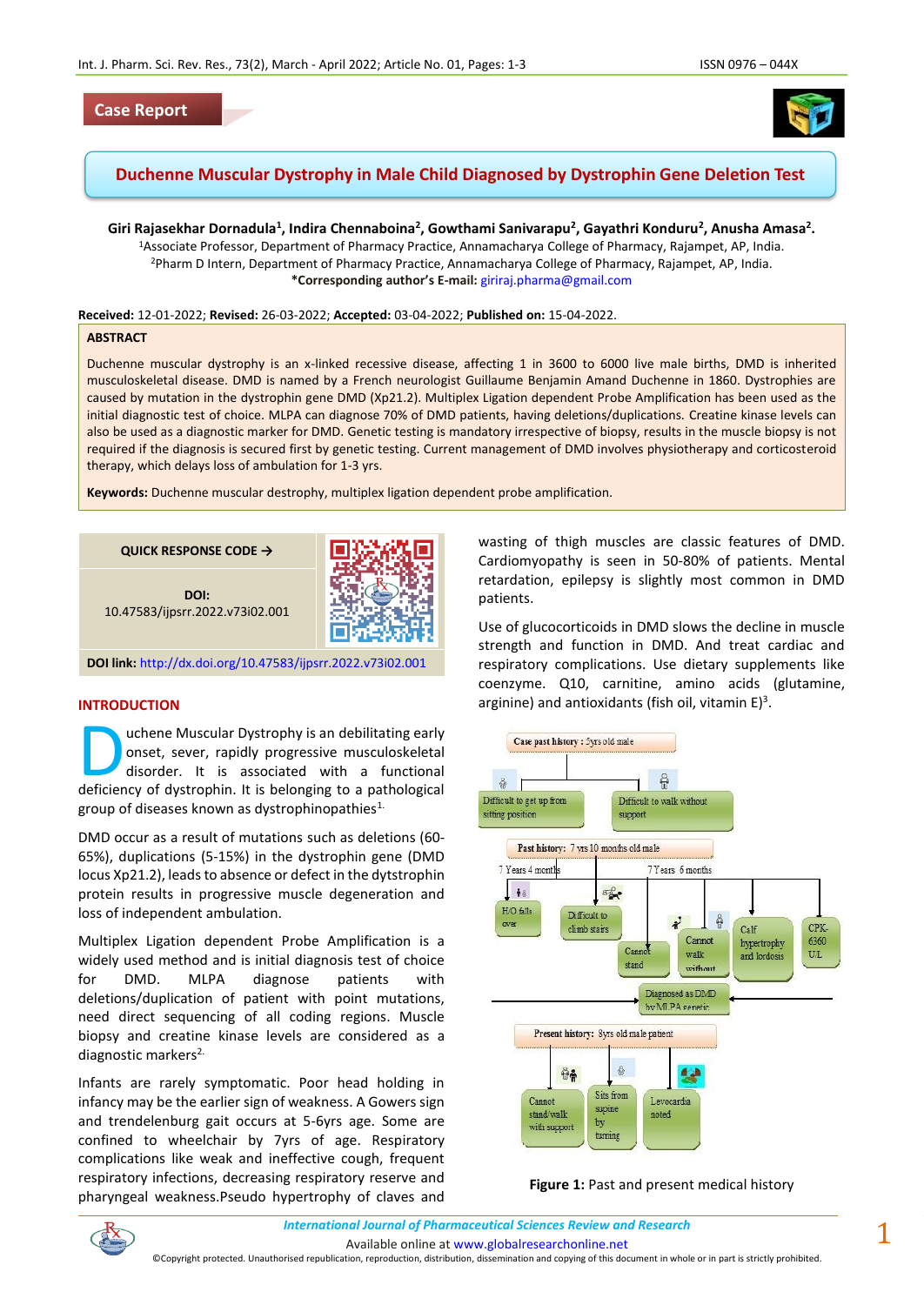### **CASE REPORT**

### **Chief complaints**

A 7yrs 10 months old 2<sup>nd</sup> borne male child to NCM, brought with c/o difficulty to get up from sitting position noticed from 5yrs age, progressed to difficulty to walk without support and h/o falls down. Presently child cannot stand/walk and climb stairs without support since last 6 months. No h/o dyspnea while walking, change in speech, seizures.

**Maternal history:** Birth ANC normal, Pregnancy Induced Hypertension at 7months GA, FT-LSCS, birth wt-2.7kgs, CIAB, no NICU stay/NNH/seizures. Discharged on day7.

**Development:** Neck control-4M,roll over -8M, sit with support -10M, stand with support-18M,walk with support-1y 8M, walk without support-2yr,cannot run, climb stairs with support-4yr, cannot climb stairs without support, fine UDG -8M ,scribbling-1Y 2M, drink from cup-1yr,eat on own-3yr,undress/wear slipper- 4-5yr,cannot dress/wear button ,Right handedness+.

Language: Monosyllable-8m, bisyllable-10m, 1<sup>st</sup> word with meaning -11m,phrases-2yr,body parts-4yrs,tell name/gender/parents name/ tell 1-20, A-Z, cannot tell rhymes/address/phone number.

**Social:** Social smile -5m, stranger anxiety- 1yr, wave bye bye-18m, bowel and bladder control-2yr, dry by night-1,2/2yr, indicate hunger+, knows colors, R-L discrimination. No money concept or arithmetic skills.

**Family:** NCM, elder sibling female -11yr, normal, younger sibling -7yr male –normal. No f/h/o similar complaints.

### **Present Medical History**

### *General Examination*

**Weight:** 22kgs, head circumferences: 48.5cm, others: No, dysmorphism/neurocutaneous marker. Valley sign +, B/L calf hypertrophy+, lordosis+.

### **Systemic examination:** DTR: hyporeflexia

Others: plantar-flexor, Gait-cannot walk without support.

Tone: hypotonia.

Power: <3/5(proximal>distal weakness) cannot walk without support, cannot get up from sitting to standing position (previously lower sign+).

### 2D Echocardiography: It shows Levocardia

**Investigation:** CPK - 6366U/L, TFT-T3 162ng/dl, T4- 7.64mcg/dl, TSH -2.69mIU/ml.

**Geniting test:** MLPA – Hemizygous deletion in exon 49-50 of DMD gene.

**Diagnosis:** Duchenne Muscular Dystrophy.

**Treatment:** T.omnacortil 10mg OD in October 2020 and given for a month and stopped, T.shelcal -500mg and physiotherapy.

#### **DISCUSSION**

DMD is the most common muscle dystrophy in India as well as worldwide caused by mutations in dystrophin gene. It shows clinical characteristics of progressive muscular weakness at an early stage and pathological features of fibrosis and fatty replacement particularly in the late disease. Fibrofatty tissue is responsible for the clinical signs of progressive muscle wasting and degeneration that is usually at 3-4yrs.

DMD gene contains 79 exons but account for only 0.6% of the gene. The large size of the DMD gene makes it susceptible to mutations, leading to loss of function of dystrophin.

Affected boys clinically presented with signs of delayed motor development. Oral manifestations include wide dental arches, large tongue, delayed eruption, open bite, and retrognathic facial morphology<sup>4.</sup> Immunostaining of a muscle biopsy with anti-dystrophic serum proved to be valuable in the diagnosis of DMD in a symptomatic female carrier5.

Early and accurate genetic diagnosis is crucial for optimal patient care, including early initiation of disease management<sup>6.</sup> Differential diagnosis of DMD include polymyositis, kennedydisean, facioscapulo humeraldystrophy, emery-dreifus muscular dystrophy, metabolic myopathies, spinal muscular atropy, physical medicine and rehibition for limb-girdle muscular dystrophy. DMD is confirmed based on bone mineral density test, echocardiogram, genetic analysis and clinical examination.

Common complications with DMD include contractures, scoliosis, breathing difficulties due to the weakness of diaphragm and chest muscle, facial and throat muscle. Heart is also affected by DMD. These complications can be treated by giving corticosteroids and physiotherapy<sup>7.</sup>

### **CONCLUSION**

Males are most commonly affected with DMD. In females it can occur rarely. Early and accurate genetic diagnosis is crucial for optimal patient care, including early initiation of disease management. Multiplex Ligation dependent Probe Amplification has been used as the initial diagnostic test of choice. Lack of disease awareness and subsequent failure to recognize signs and symptoms of DMD, lead to delayed diagnosis. Open muscle biopsy is necessary if the differential diagnosis includes DMD among other types of muscular dystrophy.

#### **REFERENCES**

1. David D. Nassoro, Liset Torres, Rehema Marando, Lazaro Mboma, Seraphine Mushi, Issakwisa Habakkuk Mwakyula. A child with duchenne muscular dystrophy: A case report of a rare diagnosis among Africans. Wiley Online Library.Dec 2020; 8:2625-2660.

2. Mariko Okubo, Narihiro Minami, Kanako Goto, Yuichi Goto, Satoru Noguchi, Satomi Mitsuhashi et al. Genetic



Available online a[t www.globalresearchonline.net](http://www.globalresearchonline.net/)

©Copyright protected. Unauthorised republication, reproduction, distribution, dissemination and copying of this document in whole or in part is strictly prohibited.